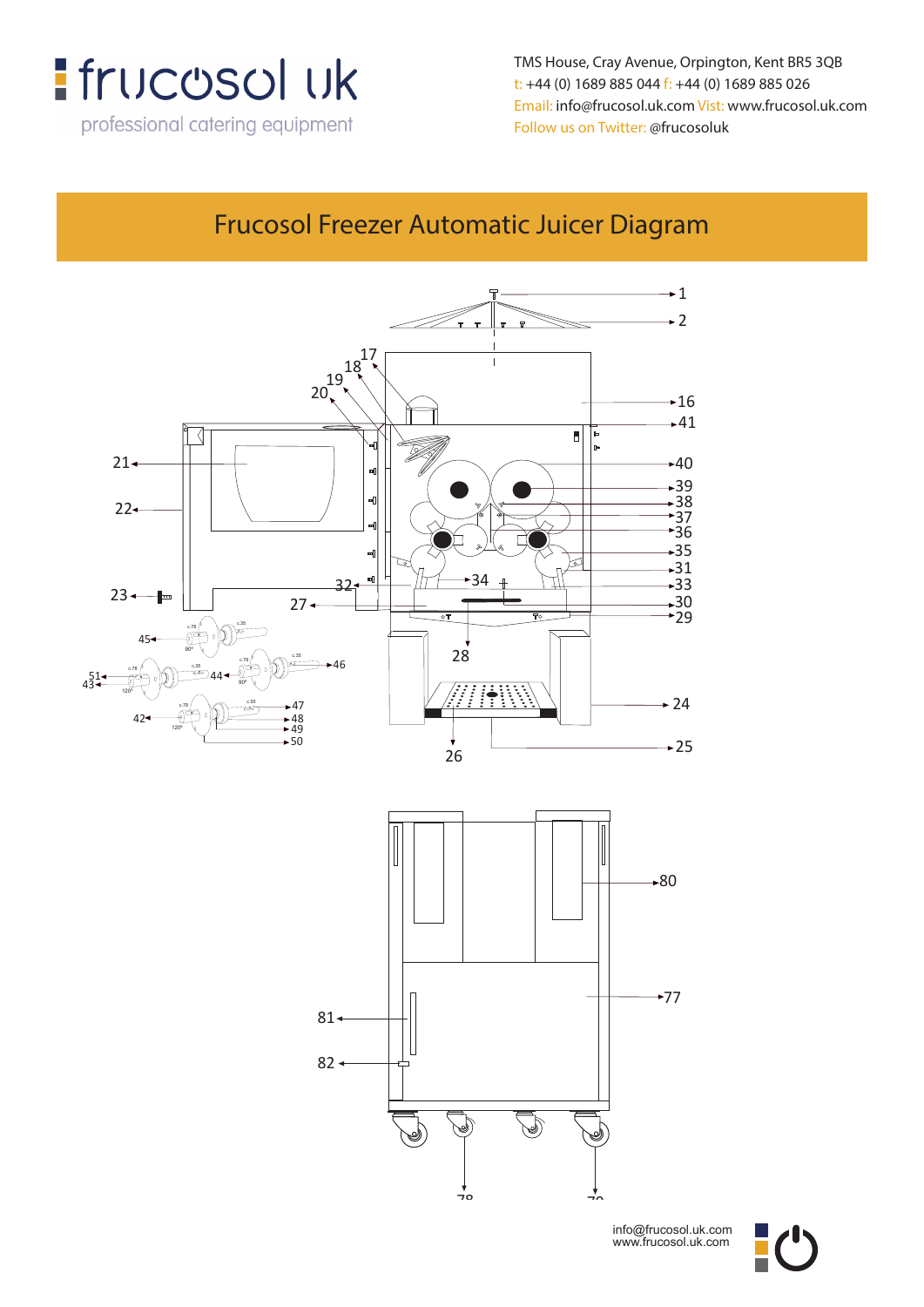

**TMS House, Crey Avenue, Orpington, Kent, BR5 3QB** t: +44 (0) 1689 885 044 f: +44 (0) 1689 885 026 **t: +44 (0) 1689 885 044 f: +44 (0) 1689 885 026** Follow us on Twitter: @frucosoluk TMS House, Cray Avenue, Orpington, Kent BR5 3QB Email: info@frucosol.uk.com Vist: www.frucosol.uk.com

### Frucosol Freezer Automatic Juicer Diagram





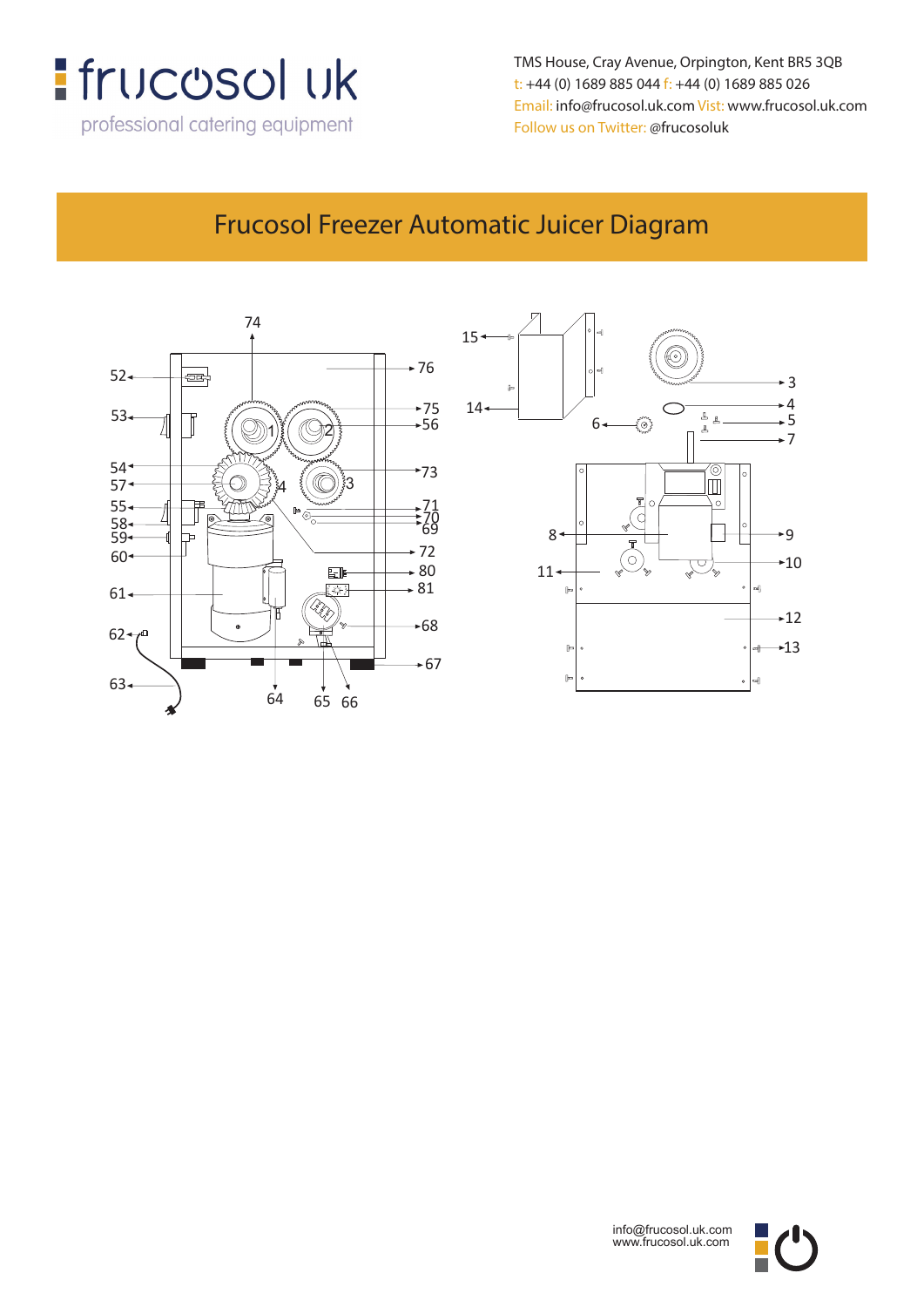# **:** frucosol uk

professional catering equipment

TMS House, Cray Avenue, Orpington, Kent BR5 3QB t: +44 (0) 1689 885 044 f: +44 (0) 1689 885 026 Email: info@frucosol.uk.com Vist: www.frucosol.uk.com Follow us on Twitter: @frucosoluk

| <b>REF</b>  | <b>NO</b>      | <b>Frucosol Freezer Automatic Juicer Diagram</b> | Price     |
|-------------|----------------|--------------------------------------------------|-----------|
| freezer-001 | $\mathbf{1}$   | <b>Black screw</b>                               | £8.80     |
| freezer-002 | $\overline{2}$ | Turntable                                        | £275.00   |
| freezer-003 | 3              | Tooth gearing 60                                 | £57.20    |
| freezer-004 | $\overline{4}$ | <b>Black cut spacer</b>                          | £8.80     |
| freezer-005 | 5              | Screw M5*8                                       | £1.10     |
| freezer-006 | 6              | Inox gearing 18                                  | £79.20    |
| freezer-007 | $\overline{7}$ | Feeder shaft with pag                            | £79.20    |
| freezer-008 | 8              | Feeder motor                                     | £600.00   |
| freezer-009 | 9              | Feeder capacitator                               | £39.60    |
| freezer-010 | 10             | <b>Black spacer</b>                              | £8.80     |
| freezer-011 | 11             | Top case black                                   | £143.00   |
| freezer-012 | 12             | Under case back                                  | £81.40    |
| freezer-013 | 13             | Screw M5*10                                      | £1.10     |
| freezer-014 | 14             | Feeder motor cover                               | £81.40    |
| freezer-015 | 15             | Screw M5*10                                      | £1.10     |
| freezer-016 | 16             | Feeder                                           | £1,650.00 |
| freezer-017 | 17             | Ramp A                                           | £66.00    |
| freezer-018 | 18             | Ramp B                                           | £66.00    |
| freezer-019 | 19             | Hinge                                            | £79.20    |
| freezer-020 | 20             | Screw M4*10                                      | £1.10     |
| freezer-021 | 21             | Door glass                                       | £35.20    |
| freezer-022 | 22             | Front cover                                      | £330.00   |
| freezer-023 | 23             | <b>Black screw</b>                               | £8.80     |
| freezer-024 | 24             | Inox cube                                        | £99.00    |
| freezer-025 | 25             | Tray for glasses                                 | £44.00    |
| freezer-026 | 26             | Grating for glasses                              | £55.00    |
| freezer-027 | 27             | Filter                                           | £99.00    |
| freezer-028 | 28             | Filter shooter                                   | £17.60    |
| freezer-029 | 29             | <b>Filter funnel</b>                             | £165.00   |
| freezer-030 | 30             | <b>Bottom M4</b>                                 | £13.20    |
| freezer-031 | 31             | Peel extractor R                                 | £33.00    |
| freezer-032 | 32             | Peel extractor L                                 | £33.00    |
| freezer-033 | 33             | Support extractor R                              | £26.40    |
| freezer-034 | 34             | Support extractor L                              | £26.40    |
| freezer-035 | 35             | Squeezer ball                                    | £71.00    |
| freezer-036 | 36             | Support cutting blade                            | £44.00    |
| freezer-037 | 37             | Cutting blade                                    | £79.20    |
| freezer-038 | 38             | Screw M5*10                                      | £1.10     |
| freezer-039 | 39             | Yellow screw                                     | £8.80     |
| freezer-040 | 40             | Hollow item                                      | £70.40    |
| freezer-041 | 41             | Support front cover                              | £13.20    |
| freezer-042 | 42             | Squeezer shaft 4                                 | £ 101.20  |
| freezer-043 | 43             | Squeezer shaft 3                                 | £101.20   |
| freezer-044 | 44             | Squeezer shaft 2                                 | £101.20   |
| freezer-045 | 45             | Squeezer shaft 1                                 | £101.20   |
| freezer-046 | 46             | Peg 35'                                          | £33.00    |
| freezer-047 | 47             | Peg 55'                                          | £33.00    |

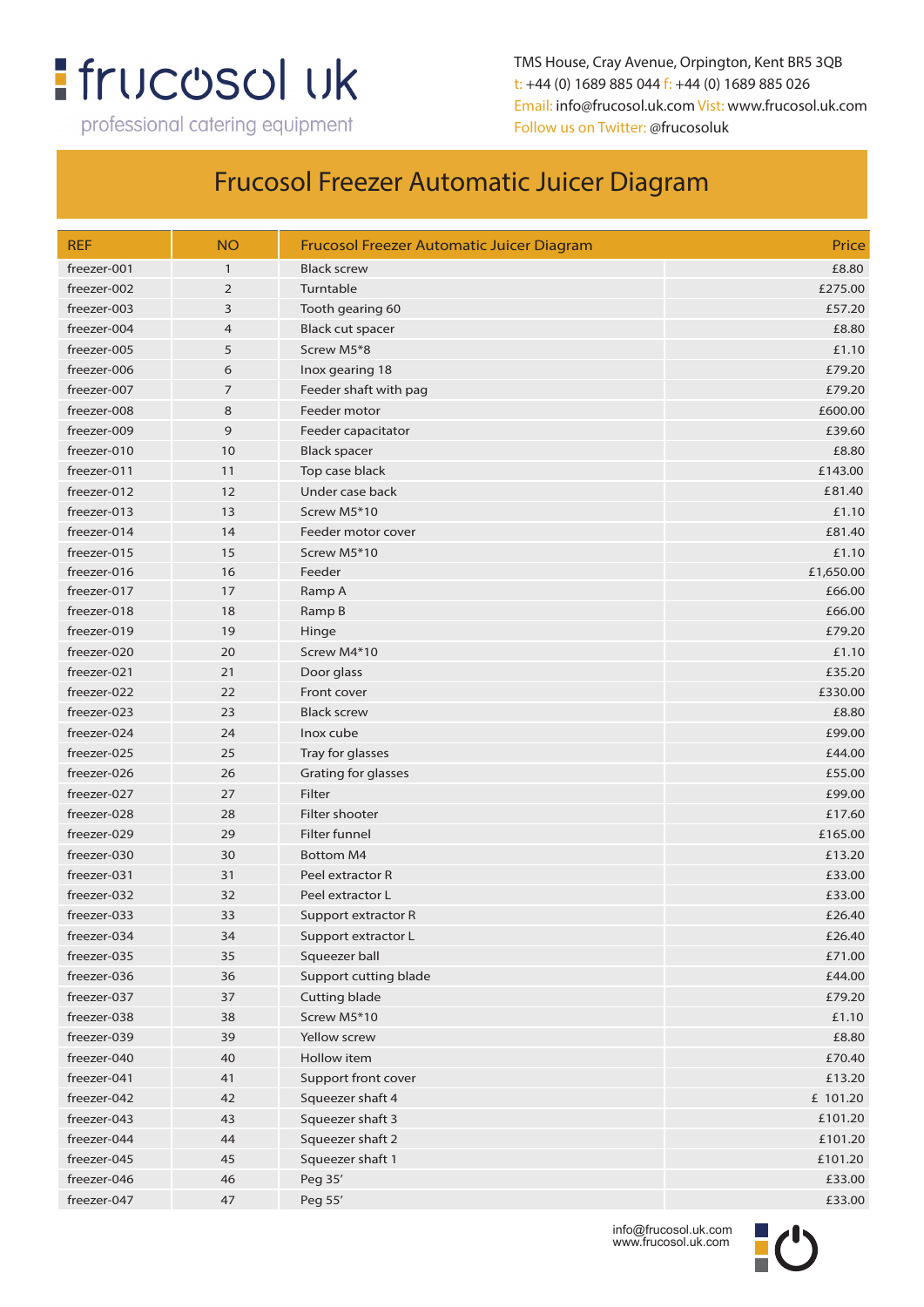## **:** frucosol uk

professional catering equipment

TMS House, Cray Avenue, Orpington, Kent BR5 3QB t: +44 (0) 1689 885 044 f: +44 (0) 1689 885 026 Email: info@frucosol.uk.com Vist: www.frucosol.uk.com Follow us on Twitter: @frucosoluk

| <b>REF</b>  | <b>NO</b> | <b>Frucosol Freezer Automatic Juicer Spare Parts</b> | Price      |
|-------------|-----------|------------------------------------------------------|------------|
| freezer-048 | 48        | Bearing of squeezer shaft                            | £26.40     |
| freezer-049 | 49        | O-ring seal                                          | £3.30      |
| freezer-050 | 50        | Yellow spacer                                        | £15.40     |
| freezer-051 | 51        | Peg 78'                                              | £44.00     |
| freezer-052 | 52        | Security swicth                                      | £15.40     |
| freezer-053 | 53        | Feeder switch                                        | £8.80      |
| freezer-054 | 54        | Conical gear 29                                      | £96.80     |
| freezer-055 | 55        | Conical gear 14                                      | £83.60     |
| freezer-056 | 56        | Separator large                                      | £13.20     |
| freezer-057 | 57        | Separator short                                      | £13.20     |
| freezer-058 | 58        | Switch                                               | £8.80      |
| freezer-059 | 59        | Fuse holder                                          | £6.60      |
| freezer-060 | 60        | Fuse                                                 | £1.10      |
| freezer-061 | 61        | Motor                                                | £600.00    |
| freezer-062 | 62        | Network cable cover                                  | £13.20     |
| freezer-063 | 63        | Network cable                                        | £26.40     |
| freezer-064 | 64        | Motor capacitor                                      | £39.60     |
| freezer-065 | 65        | Junction box                                         | <b>POA</b> |
| freezer-066 | 66        | Support junction box                                 | <b>POA</b> |
| freezer-067 | 67        | Leg                                                  | £8.80      |
| freezer-068 | 68        | Screw M5*10                                          | £1.10      |
| freezer-069 | 69        | <b>Washer M8</b>                                     | £1.32      |
| freezer-070 | 70        | Nut M8                                               | £1.32      |
| freezer-071 | 71        | Screw M8*25                                          | £1.10      |
| freezer-072 | 72        | Tooth gearing 45-4                                   | £52.80     |
| freezer-073 | 73        | Tooth gearing 45-2                                   | £52.80     |
| freezer-074 | 74        | Tooth gearing 60-1                                   | £57.20     |
| freezer-075 | 75        | Tooth gearing 60-2                                   | £57.20     |
| freezer-076 | 76        | Machine's body                                       | <b>POA</b> |
| freezer-077 | 77        | Stand                                                | <b>POA</b> |
| freezer-078 | 78        | Wheel                                                | £37.40     |
| freezer-079 | 79        | Wheel with brake                                     | £41.80     |
| freezer-080 | 80        | Inox slopes                                          | £176.00    |
| freezer-081 | 81        | Stand shooter                                        | £77.00     |
| freezer-082 | 82        | <b>Stand lock</b>                                    | £88.00     |
| freezer-083 | 83        | Deposit                                              | £224.40    |
| freezer-084 | 84        | Deposits joint                                       | £13.20     |
| freezer-085 | 85        | Green light button                                   | £22.00     |
| freezer-086 | 86        | Dripping rack                                        | £19.80     |
| freezer-087 | 87        | Dripping tray                                        | £33.00     |
| freezer-088 | 88        | Faucet lever support                                 | £26.40     |
| freezer-089 | 89        | <b>Faucet lever</b>                                  | £37.40     |
| freezer-090 | 90        | <b>Faucet stick</b>                                  | £114.40    |
| freezer-091 | 91        | Faucet stick joint                                   | £4.40      |
| freezer-092 | 92        | Joint of the faucet entrance guuide                  | £4.40      |
| freezer-093 | 93        | Faucet entrace guide                                 | £33.00     |